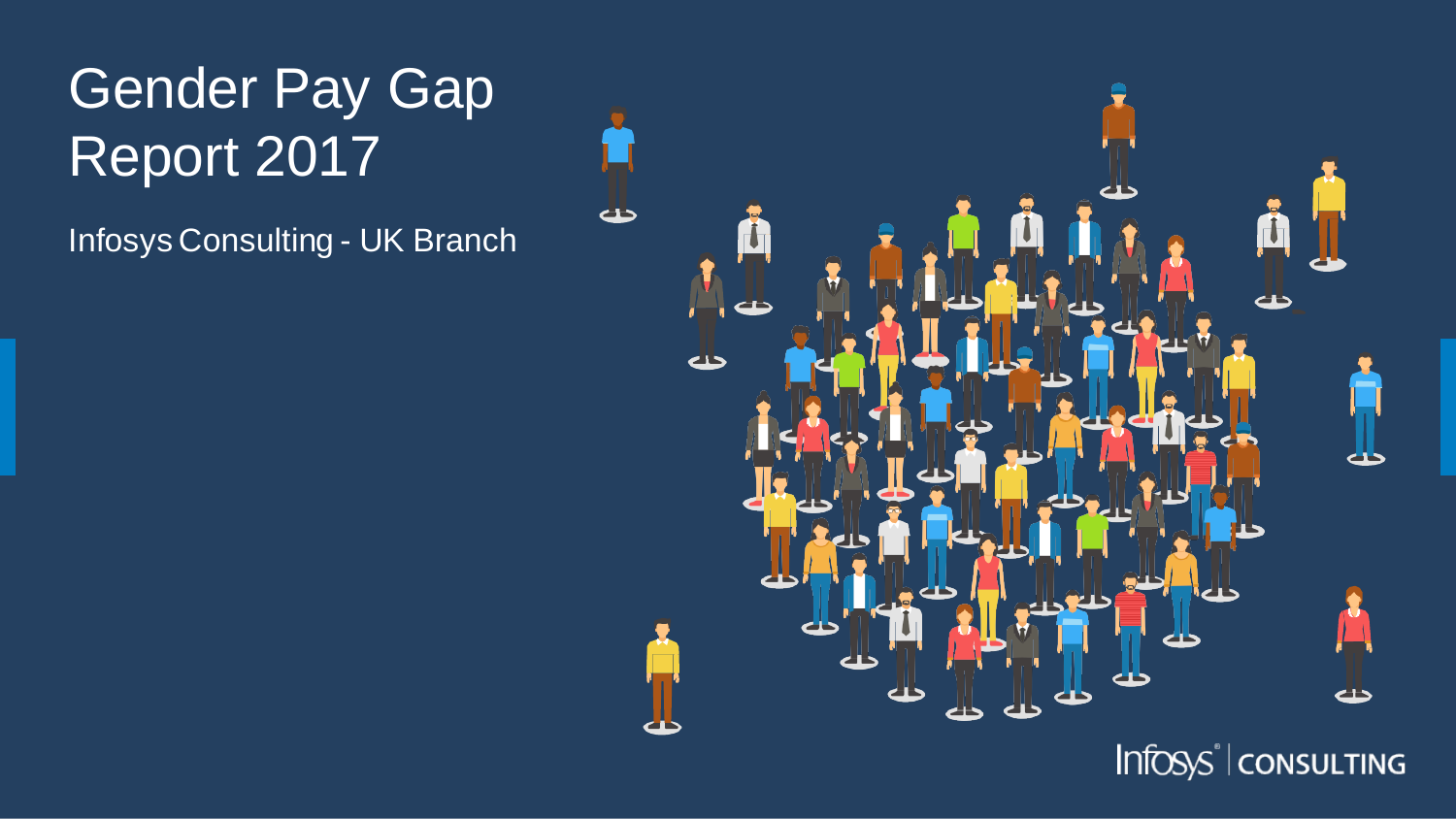### **Introduction**

At Infosys, we recognize the need for greater **Diversity and Inclusion** at the workplace, and on this journey, we place special emphasis on **enabling gender diversity**. Women form an integral part our of company and we do all that we can to build an inclusive, supportive and safe workplace for them.

We **value our women**, who formover **36% of our global workforce**. As we include more gender balance in our workforce we expect our pay gap to reduce. This includes **our competitive pay structure**.

Our comprehensive Diversity and Inclusion strategy, with its strong focus on gender, is powered by a **supportiveleadership** and is making strides at the workplace. We will keep marching on, to strengthen our strategy and drive positive outcomes.



Infosys<sup>®</sup> | CONSULTING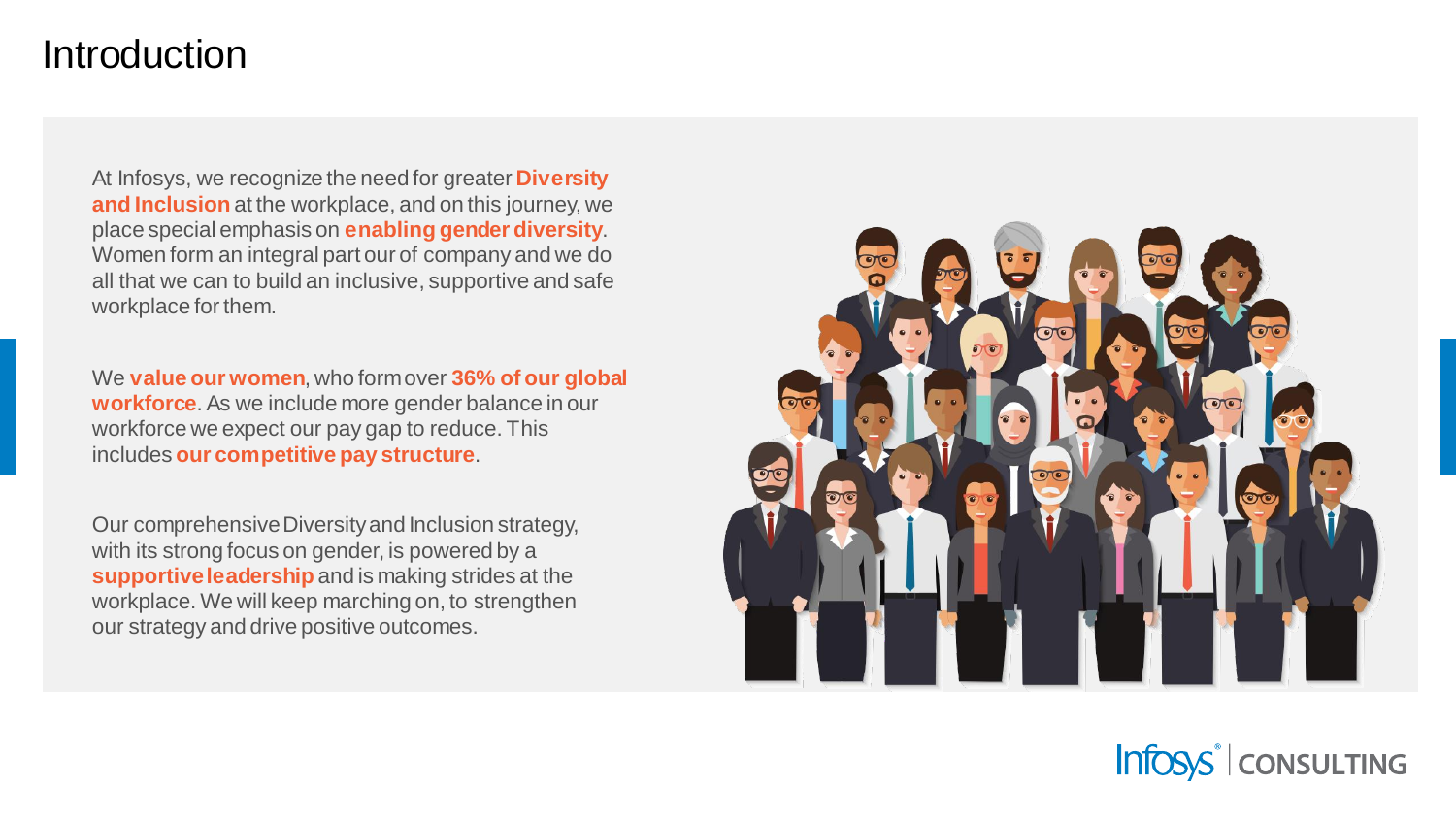# Understanding the gap

Our pay gap is caused, like many other companies in our industry, by having fewer women in senior roles and in job functions like Sales.

As a company we now have just over **36% women in the workforce**. We are moving in the right direction but we know we still have a way to go and continue to make significant efforts to reduce this gender imbalance.

Our aim going forward is to achieve a year on year improvement in our gender pay gap. We hope that as we strive to achieve greater gender balance across the company and in the senior roles, the result will be that our gender pay gap will reduce.

#### **Proportion of males and females according to quartile pay bands**

120%



#### **Proportion receiving bonus**

**84.4%** of female employees and **89.9%** of male employees receive bonuses

Mean gender pay gap of **29.0%** Median gender pay gap of **28.3%**

Mean bonus pay gap of **37.9%** Median bonus pay gap of **43.3%**

Infosys<sup>®</sup> | CONSULTING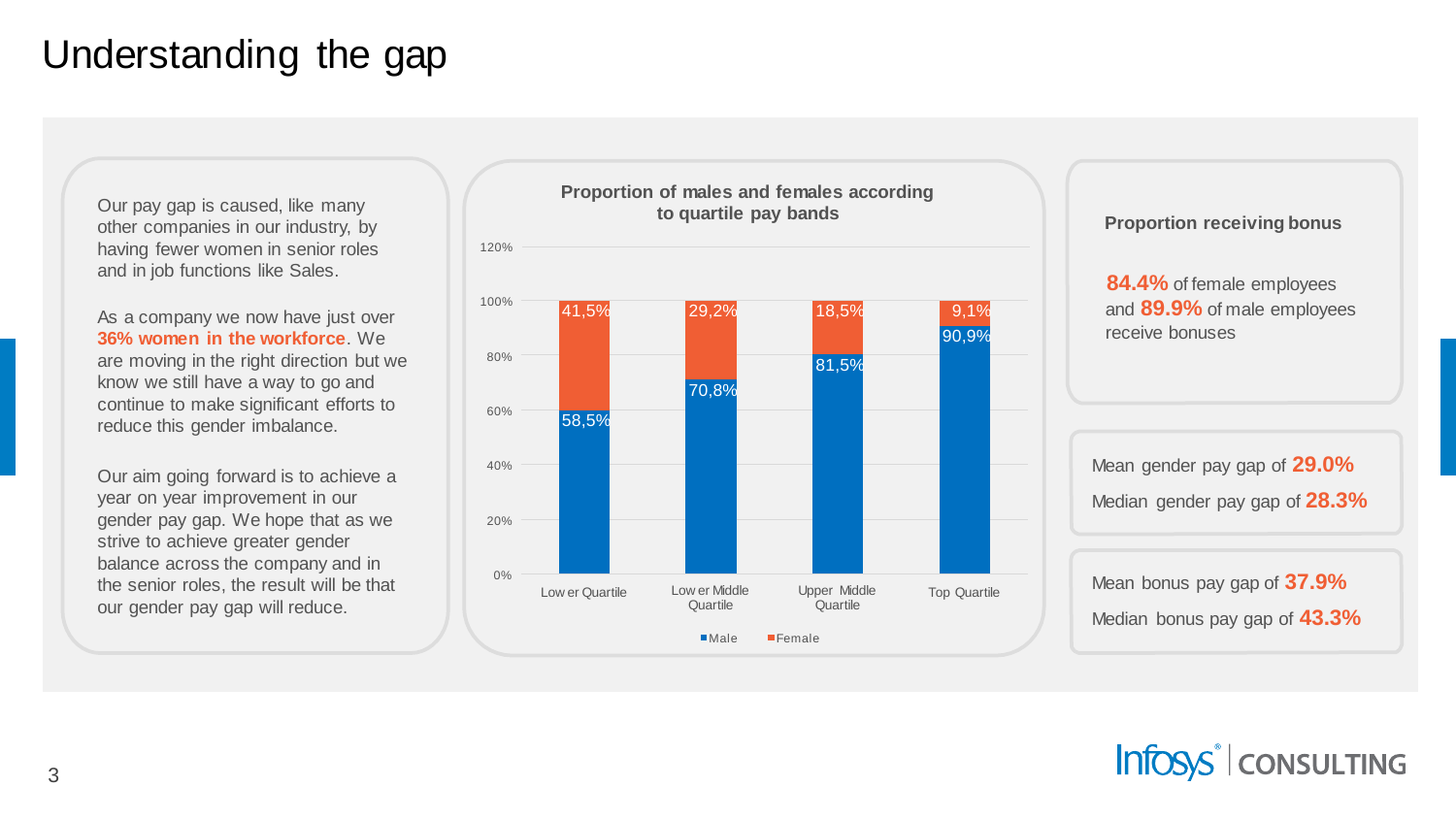## Building lifelong careers



We will continue to actively attract and recruit women into all areas of Infosys' business to try to create a truly inclusive environment.

Our employees are our biggest assets. Our priority is to attract and retain the best talent in the right locations with the right skills. We therefore focus on the overall well- being of our employees, providing themwith a fulfilling, lifelong career.Amongst other initiatives, education**and flexible work models**are successful and well received examples of our strong commitment to build a balanced workforce.

Our diverse approach to addressing individual needs helps us to achieve conclusive results forthe organization, while helping the individual maintain a balance between work and life. We support our employees with programs such as **parentalleave, part-time and flexi-hours**.